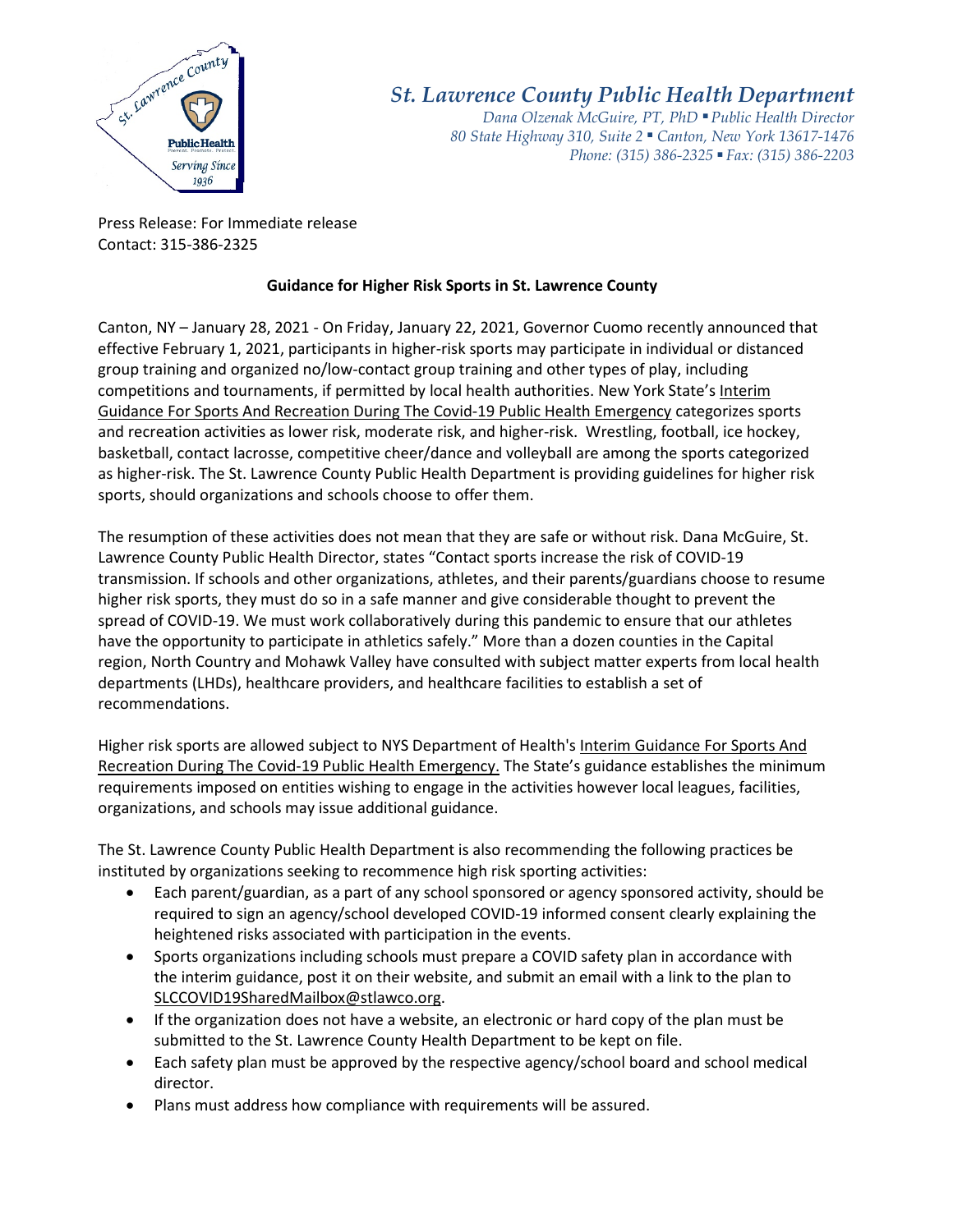- Pursuant to the Interim Guidance For Sports And Recreation During The Covid-19 Public Health Emergency, High Risk sporting Tournaments are currently not allowed. Please note that the revised guidance does currently permit tournaments for lower and moderate risk sports.
- High Risk sport activities sponsored or hosted by a local school district must comply with the corresponding school's transportation
	- plan. Separate buses are required for each team. Carpooling is strongly discouraged.
- As a part of the developed COVID safety plan, the Interim Guidance For Sports And Recreation During The Covid-19 Public Health Emergency mandates that health screenings be required for all employees, coaches, players and spectators prior to any sporting activity.
- As a part of the developed COVID safety plan, the Interim Guidance For Sports And Recreation During The Covid-19 Public Health Emergency requires a system for logging attendance by all individuals associated with the practice or competition, including referees/officials and spectators. The system must capture names, phone numbers, email addresses and counties of residence, and be kept on file with the host district/agency for 15 days.
- While not mandated, it is recommended that each student/athlete, coach, manager, referee/official, or other individual associated with the higher-risk sport undergo weekly testing (unless the individual has documentation of a positive PCR-based SARS-CoV-2 test within the previous 90 days.) PCR-based SARS-CoV-2 testing is recommended. (Antigen testing, such as Abbott Binax Now is not an acceptable substitute for testing asymptomatic individuals due to documented poor performance in this population, unless high frequency testing is implemented).
- While not mandated, maintenance of practice pods in small sizes without mixing athletes is recommended.
- Pursuant to the Interim Guidance For Sports And Recreation During The Covid-19 Public Health Emergency, responsible parties must ensure that for any indoor sport or recreational activity, capacity is limited to no more than 50% of the maximum occupancy for a particular area as set by the certificate of occupancy. While the same guidance currently permits up to two (2) spectators per participant, it is currently recommended that each participant be limited to one (1) spectator—other capacity restrictions may apply.
- Outside of competitions, practices, and the like, responsible parties should establish plans that ensure all participants, staff, and spectators maintain a 6' social distance at all times possible. This is of special concern in common areas such as lobbies, locker rooms, bathrooms, etc.
- Pursuant to the authority currently vested in the Governor of the State of New York via Executive Law § 29-A, the mandates of the New York on P.A.U.S.E. protocol require all individuals not actively participating in sports to wear acceptable face coverings when in common areas or when unable to physically distance.
- Masks that conform to recommendations from the [Centers for Disease Control and Prevention](https://www.cdc.gov/coronavirus/2019-ncov/prevent-getting-sick/about-face-coverings.html) must be worn at all times, by all students/athletes, coaches, managers, referees/officials, spectators, individuals dropping off or picking up students/athletes, etc. If students/athletes are unable to wear a mask because of difficulty breathing during high intensity activities or swimming, they must wear a mask at all times when not actively playing, including when on the bench or pool deck.
- Signage, distance markers, and flow control are required.
- Pursuant to the Interim Guidance For Sports And Recreation During The Covid-19 Public Health Emergency, responsible parties must include in any plan developed protocol to clean and disinfect frequently touched surfaces on the field, court, or play surface, as well as drinking fountains on a daily basis.
- Each parent/guardian, student-athlete, coach, manager, referee/official must sign an agreement that a condition of ongoing participation includes full cooperation with case investigations and contact elicitation and adherence to isolation and quarantine orders.